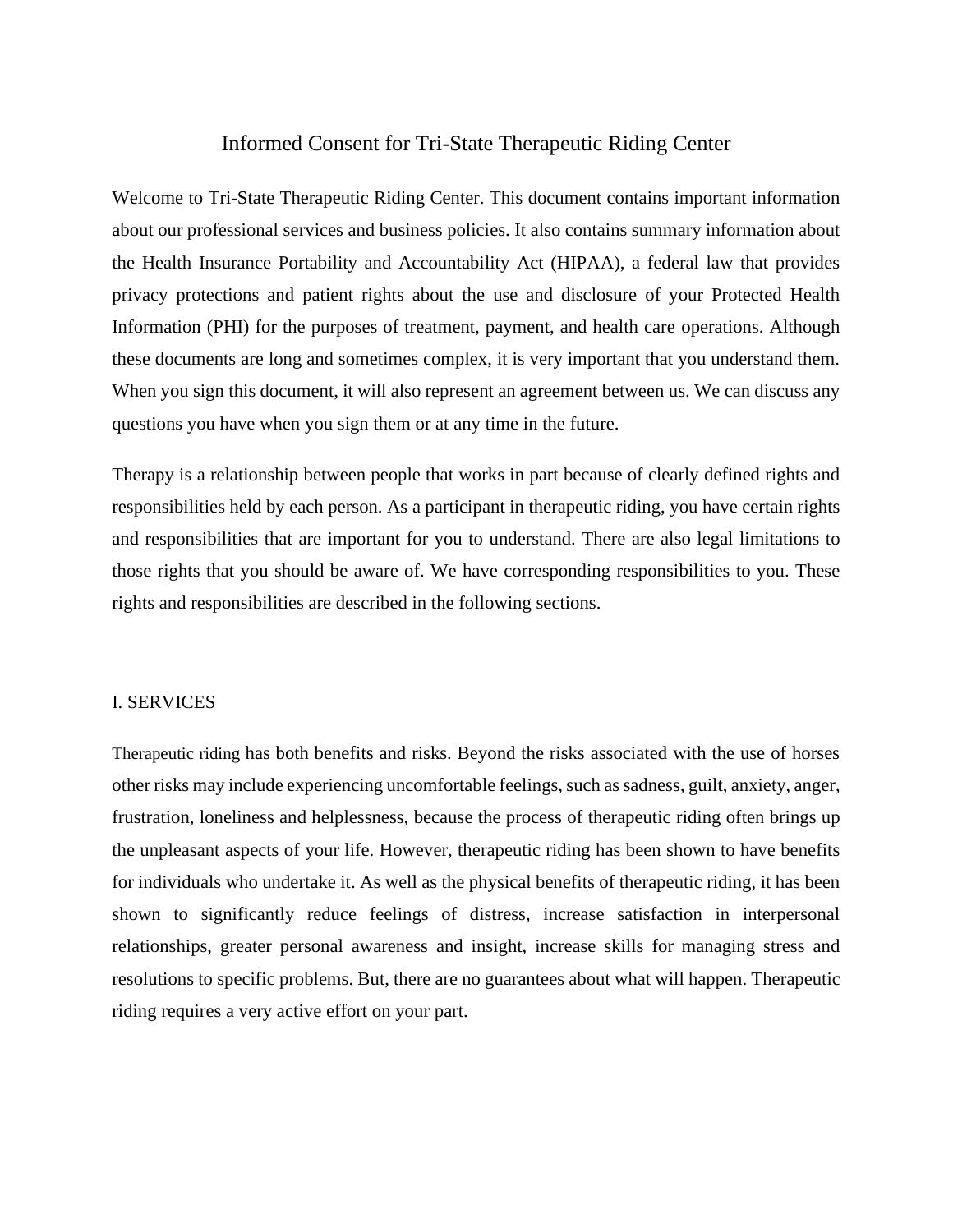Tri-State Therapeutic Riding Center is a PATH International Member Center and follows the PATH model. This means that you will be involved in hands-on experiences with the horses designed to improve your overall well-being. The process is about providing you the opportunity to experience, explore, problem-solve, discover, be creative, gain insight and experience practical applications of what you are learning in the moment. The process is about "doing" along with the "talking."

Why horses? There are several reasons we choose to use horses in this work, but primarily it is due to their nature as a social and prey animal. As a result of this nature, they have an extraordinary ability to read our nonverbal communication – picking up on messages we are sending which we are not always conscious we are doing. With this, they start responding to us in familiar ways reminding us of other people and things in our life. It is through this they become metaphors (symbols) providing us the opportunity to work on ourselves in relation to those aspects of our lives.

Horses do not know our past, education, gender, race or other labels we may apply to ourselves and each other. They are in the moment and can be a part of this relationship without the biases we humans put on each other. This provides even more value in the insight they can provide us about ourselves.

There are some risks in being around horses due to their size and nature of being an animal. This is covered in the Liability Release Form we have provided for your review and signature and which we have covered verbally with you. It is important you understand the risks and benefits and ask any questions you may have about that in making your decision to be involved in these services.

The first session will involve assessing your needs and working with you to create a treatment or goal plan to outline your therapy goals and objectives and address any questions regarding diagnosis, goals and estimated length of treatment. We will periodically review this plan with you to communicate progress or changes in the therapy goals.

If you have questions about our procedures, please discuss them with us whenever they arise.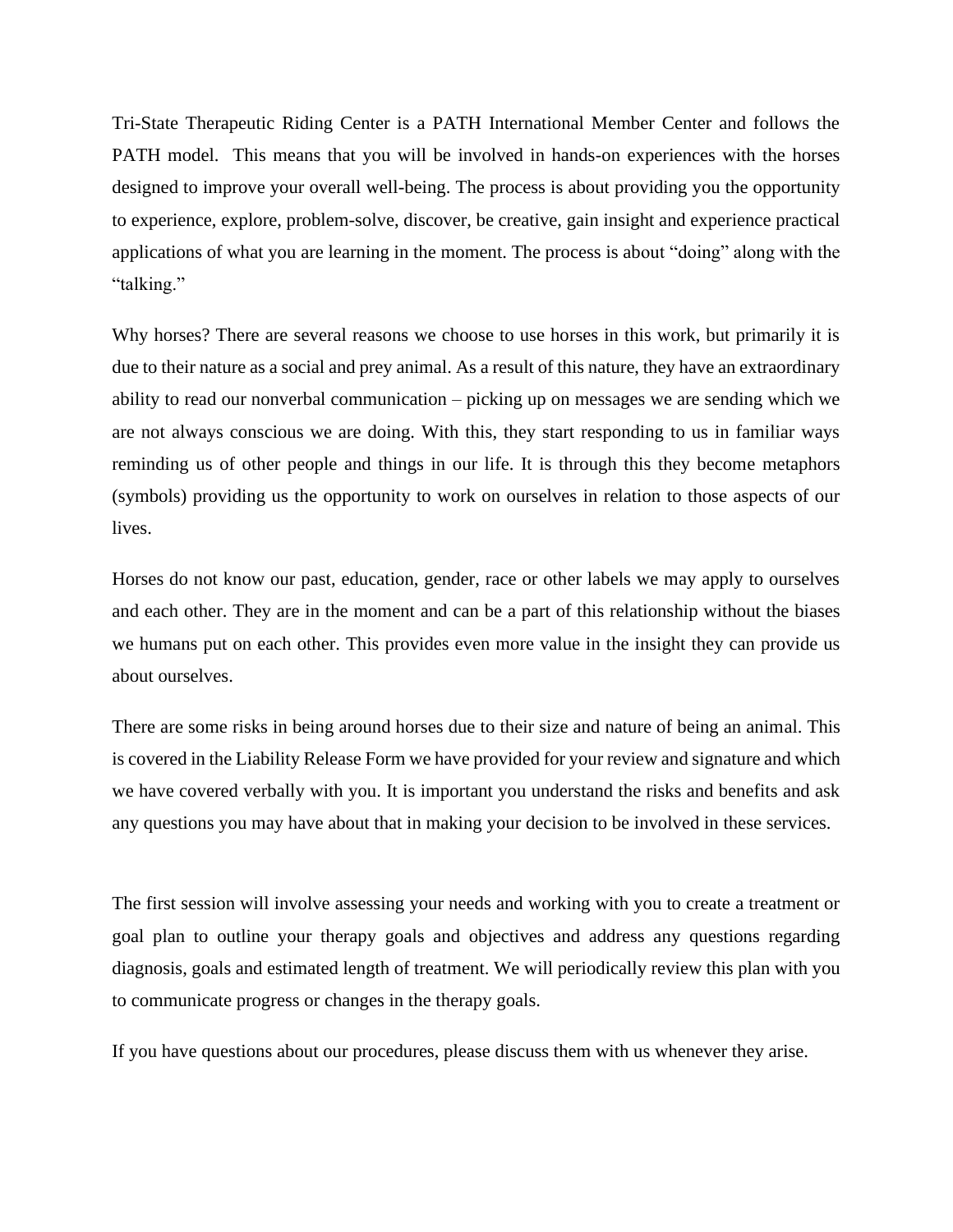#### II. APPOINTMENTS

Lessons will ordinarily be about an hour in duration, once per week at a time we agree on, although some lessons may be more or less frequent as needed. If you need to cancel or reschedule a lesson, we ask that you provide us with 24 hours notice. If you miss a lesson without canceling, or cancel with less than 24 hours notice, our policy is to collect the full lesson fee (unless we both agree that you were unable to attend due to circumstances beyond your control). If it is possible, we will try to find another time to reschedule the lesson. In addition, you are responsible for coming to your lesson on time; if you are late, your lesson will still need to end on time.

## III. PAYMENT

You are responsible for paying at the time of your lesson unless prior arrangements have been made. Any checks returned to our office are subject to an additional fee of up to \$25.00 to cover the bank fee that we incur. If you have financial needs, please request a scholarship application form, which will be reviewed on a periodic basis.

#### IV. PROFESSIONAL RECORDS

We are required to keep appropriate records of the therapy services we provide. Your records are maintained in a secure location per professional standards. We keep brief records noting that you were here, your reasons for seeking therapy, the goals and progress we set for treatment, your diagnosis, topics we discussed, your medical, social, and treatment history, records we receive from other providers, copies of records we send to others, and your billing records. Except in unusual circumstances that involve danger to yourself, you have the right to a copy of your file.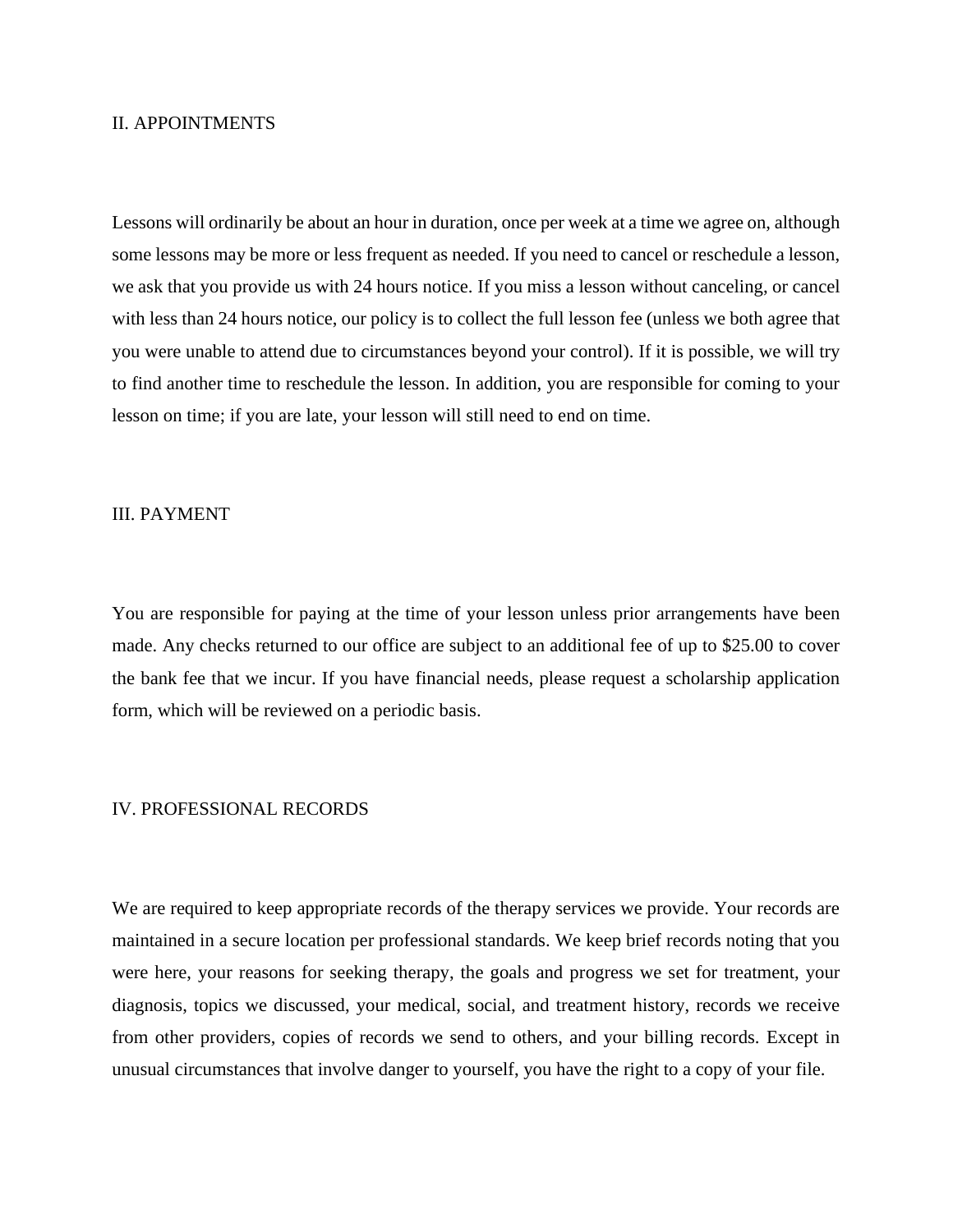#### V. CONFIDENTIALITY

All lessons and their content, as well as your records, will be kept strictly confidential.

There are legal limits to this confidentiality where we may disclose mental health records without consent or authorization which include: 1) If we feel you are in danger to yourself or others, 2) If we suspect a child or elderly or incapacitated person is abused or neglected, 3) Disclosure is required by the court.

#### VI. CONTACTING US/USE OF TEXTING/EMAIL/FAX & SOCIAL MEDIA

We are often not immediately available by telephone. We do not answer our phone when in session with clients or otherwise unavailable. At these times, you may leave a message on our voicemail and your call will be returned as soon as possible. If, for any number of unseen reasons, you do not hear from us or we are unable to reach you, and you feel you cannot wait for a return call or if you feel unable to keep yourself safe, please go to your local hospital emergency room or call 911 and ask to speak to the mental health worker on call. Texting and emailing is acceptable but please refer to the following guidelines.

In the event of an emergency, please contact crisis services as we are not equipped to assist with emergencies.

It is very important to know that computer and e-mail communication can be relatively easily accessed by unauthorized people and hence can compromise the privacy and confidentiality of such communication. Additionally, our e-mails and data on our computer are not encrypted. It is always a possibility that faxes can be sent erroneously to the wrong address and computers, including laptops, may be stolen. Our computer is equipped with a firewall, a virus protection and a password, and we back up all confidential information from our computer on a regular basis. Please notify us if you decide to avoid or limit, in any way, the use of e-mail, text, cell phones or e-faxes. If you communicate confidential or private information via e-mail, text, fax, etc, we will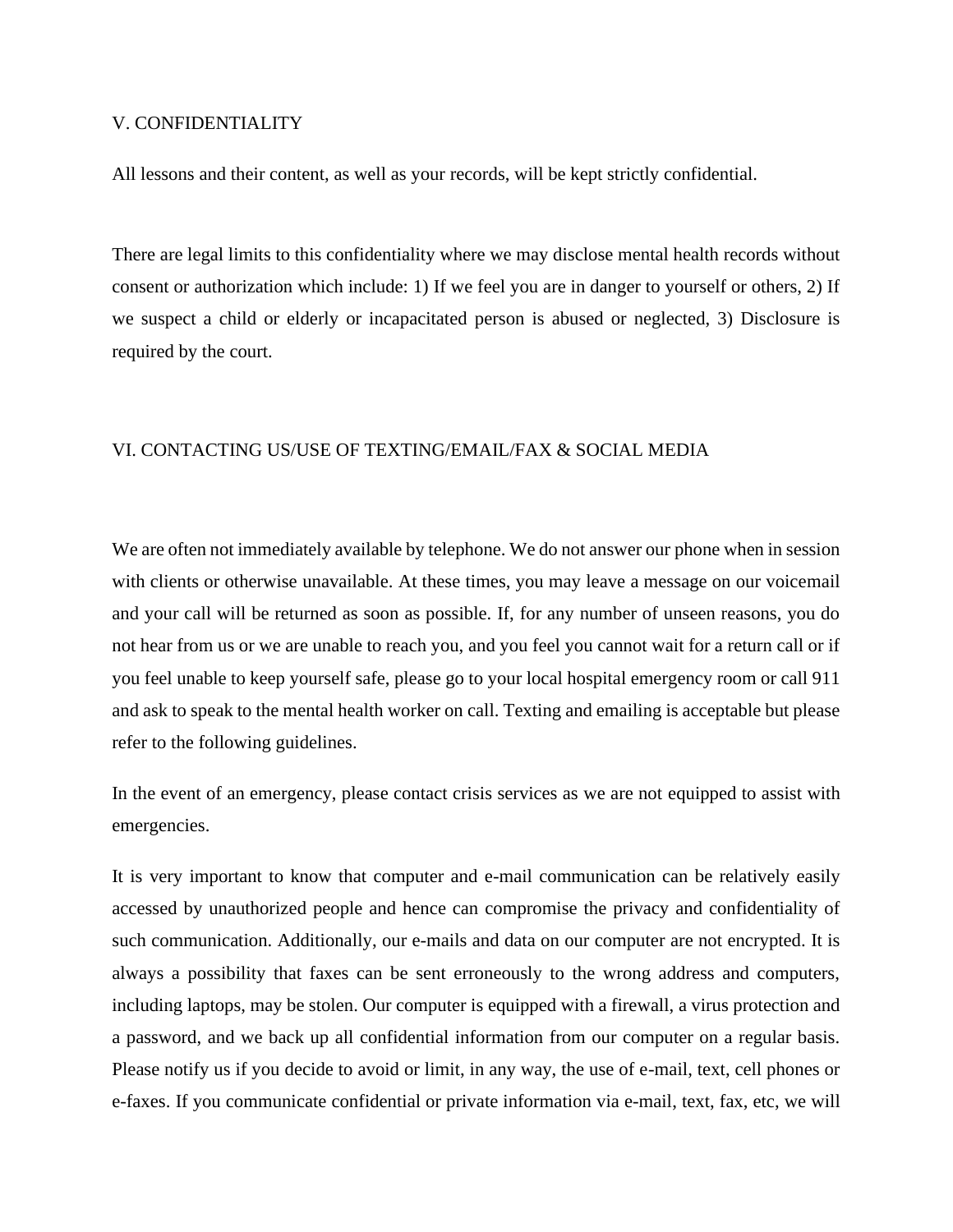assume that you have made an informed decision, will view it as your agreement to take the risk that such communication may be intercepted, and we will honor your desire to communicate on such matters via these methods. Please do not use e-mail, text, or faxes for emergencies. Due to computer or network problems, e-mails or e-faxes may not be deliverable, and we may not check e-mails, texts or faxes daily or weekly, when we are in transit/travelling.

Our instructors reserve the right to set what they deem to be appropriate boundaries regarding contact outside of the facility, including on social media.

#### VII. OTHER RIGHTS

Right to Request Confidential Communication: You have the right to request that we communicate with you about medical matters in a certain way or at a certain location.

Right to a Copy of this Notice: You have a right to a copy of this notice.

## VIII. CONSENT TO THERAPY SERVICES

HIPAA Notice of Receipt of Privacy Practices Please initial each of the following:

 \_\_\_\_ I acknowledge that I have been informed about the Notice of Privacy Practices for Tri-State Therapeutic Riding Center.

 \_\_\_\_ I understand that the Notice of Privacy Practices discusses how my Protected Health Information (PHI) may be used and/or disclosed, my rights with respect to Protected Health Information, and how and where I may file a privacy related complaint.